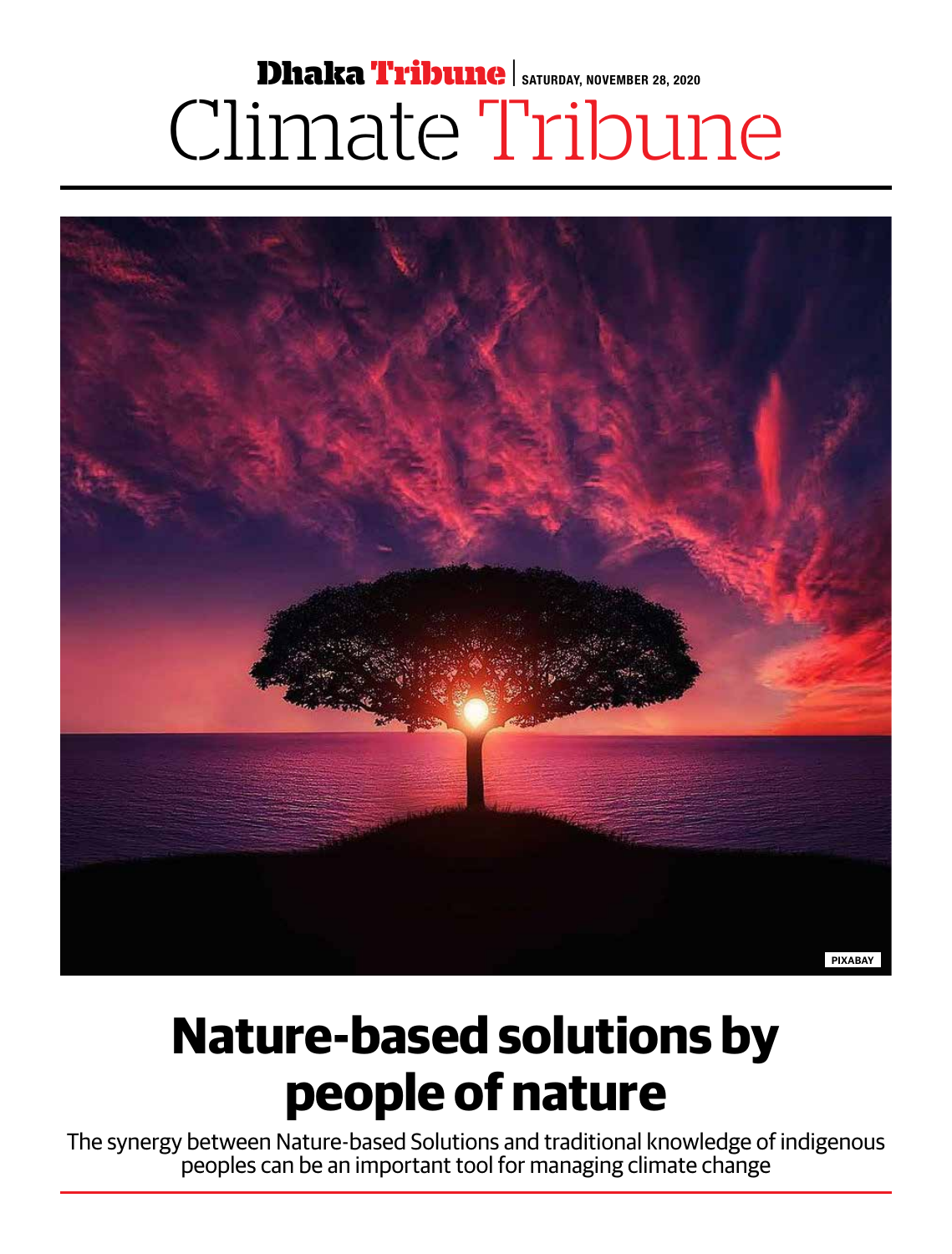### Afsara Binte Mirza, Anika Binte Razzaque, Savio Rousseau Rozario

A ature-based solutions<br>
(NbS) are defined as actions that protect, sustain-<br>
ably manage and restore<br>
natural or modified ecosystems in (NbS) are defined as actions that protect, sustainably manage and restore methods that tackle societal challenges, maintain human well-being and enhance biodiversity (IUCN, 2016). NbS is gaining traction for offering numerous practices that decrease greenhouse gas emissions or increase carbon storage, causing the net removal of carbon dioxide from the atmosphere, and halt climate change.

It is estimated that by 2030, NbS could provide 30-40% of the CO2 reductions necessary to facilitate the process of keeping a global average temperature of 2° (Seddon et al, 2019).

The Intergovernmental Panel on Climate Change (IPCC) also acknowledged the synergy between biodiversity conservation and the reduction of carbon emissions to address climate change mitigation (IPCC Climate Change and Land Report, 2019).

Most crucially, the IPCC recognized that indigenous peoples and local communities (IPLCs) can play a fundamental role in addressing climate change. Consequently, a group of indigenous peoples from 42 countries affirmed in response, "Finally, the world's top scientists recognize what we have always known…that strengthening our rights is a critical solution to the climate crisis" (IPCC, 2019).

Indigenous peoples and local communities contribute to climate change mitigation by the preservation of their forestlands that act as a carbon sink, absorbing and storing tons of atmospheric carbon annually.

A study by Frechette et al (2018) estimates that at least 17% or 293,061 million metric tons (Mt) of the total carbon stored in the global forest lands are managed by the indigenous peoples and local communities.

The study also includes that the indigenous governance can help to safeguard nearly one-fifth of the total carbon sequestered by tropical and subtropical forests (218 Gigatons) since they encompass 40% of the protected areas. Indigenous peoples in particular, manage a significant part of the Earth's most biodiverse regions, conserve lands, seas and maintain sustainable use of their natural resources.

They nurture strong economic, cultural and spiritual relationships with their natural environments. However, the geographical regions and natural

ecosystems, where the indigenous peoples reside, are prone to the effects of climate change; making them vulnerable to the impacts of natural disasters. Indigenous peoples also face discrimination and exclusion from social, political and economic power, which hinders their capacity building and resilience.

To adapt to the changing climate and environment, indigenous peoples have been developing practices based on their traditional knowledge. For example, in the Sahel region of Africa, indigenous communities utilize water harvesting techniques for climate adapting to climate change. This technique is known as 'zai pits' or 'tassa' which helps restore degraded drylands through climate-smart agriculture.

The Kalasha indigenous community in Pakistan, apply their traditional knowledge known as 'Suri Jagek' (translates to observing the sun) and regularly plan harvests and protect livestock.

This early warning system reinforces

knowledge has been passed on by the elders and helped the indigenous people to promote Nature-based Solutions with great potential for adaptation strategies at the local, national and global levels.

Furthermore, traditional ecological knowledge of indigenous peoples and local communities have been maintained through oral history and practices, for years (Shanley and Galváo, 1999).

For example, conserving ecosystem resilience through shifting cultivation systems to maintain forest coverage, and intercropping two or more crops in closeness to increase plant diversity are well-known applications of traditional ecological knowledge.

Additionally, indigenous communities such as Khasia, and Manipuri in the northeastern region of Bangladesh have been involved with various types of sustainable agroforestry systems.

Mixed culture of agroforestry and agriculture farming by the indigenous

Finally, the world's top scientists recognize what we have always known…that strengthening our rights is a critical solution to the climate crisis

the community's ability to adapt and sustain their livelihoods, in the midst of uncertain times. Similarly, the indigenous communities in the Middle East and Northern African regions make shelters from mud and other local materials during the summer.

These communities are exploiting their traditional knowledge to protect themselves from extreme heat and adapting to climate change (Harper et al., 2020). Therefore, Indigenous communities hold a unique position in disaster risk reduction, climate change mitigation and adaptation practices.

Indigenous traditional knowledge also maintains balance, respect and harmony amongst human beings and nature, and enhances resilience in the face of climate change. The mechanism of traditional knowledge aims to have a minimal impact on the environment and promote self-sustaining ecosystems and biodiversity (Hosen et al, 2020).

For generations now, traditional

peoples in Bangladesh are perceived as the sustainable strengthening of cultivation, where yields get increased without adverse environmental impact and cultivation of more lands (Nath et al, 2016).

These diversified farming techniques and sustainable lifestyles can effectively enhance societal resilience and the harmony between human and nature. Nature-based Solution is inevitably present where traditional and sustainable uses of natural resources are practised (IUCN, 2020).

The intersectional approach by Nature-based Solutions accounts for different types of knowledge systems and worldviews rooted in traditional ecological or indigenous knowledge.

Unfortunately, due to lack of recognition, indigenous peoples' traditional knowledge is on the verge of extinction. Enhancing efforts to minimize this gap and securing tenured community land rights can result in restoration and preservation of natural ecosystems, advance food security, increase carbon storage and reduce emission.

Recognizing indigenous peoples contribution to address climate change and conservation in relevant sectoral, national and global policies can also lead to conflict resolutions, boost ecosystem and socio-economic resilience (UNEP, 2019).

Hence, securing indigenous peoples' rights to conserve their lands and increasing their capacities and making them financially self-sustainable can establish and meet the criteria of Nature-based Solutions.

For instance, the World Wildlife Fund (WWF) has initiated People Protecting Landscapes and Seascapes (PPLS) initiative in 2020, with an inclusive conservation approach, which seeks to achieve systems change and acknowledge IP-LCs' vital role as nature's custodians.

WWF and International Centre for Climate Change and Development (ICCCAD) is working collaboratively to conduct research on advocating for the recognition of the indigenous peoples' rights and their role in implementing Nature-based Solutions for tackling climate change.

Furthermore, evidence and action-based research (drawing on successful domestic and international examples) to scientifically evaluate the efficacy and sustainability of indigenous practices can explicitly identify for indigenous people's leadership in Nature-based Solutions.

A harmonious synergy between Nature-based Solutions and traditional knowledge of indigenous peoples can kick-start us through a new pathway toward saving this world from the devastating impacts of climate change.  $\bullet$ 

Afsara Binte Mirza is working in the International Centre for Climate Change and Development as a Junior Research Officer, her research interest lies in climate justice and gender equality. She can be reached at afsara. mirza@icccad.org

Anika Binte Razzaque is working in the International Centre for Climate Change and Development (ICCCAD) as an intern, her research interest lies in Global Climate Change and Adaptation and the role of NDC in it. She can be reached at anika.nr2@gmail.com

Savio Rousseau Rozario is currently working at the International Centre for Climate Change and Development (ICCCAD) as a Junior Research Officer. He holds a great interest in disaster risk reduction and management practices in terms of climate change impact. He can be reached at savio.rozario@icccad.org.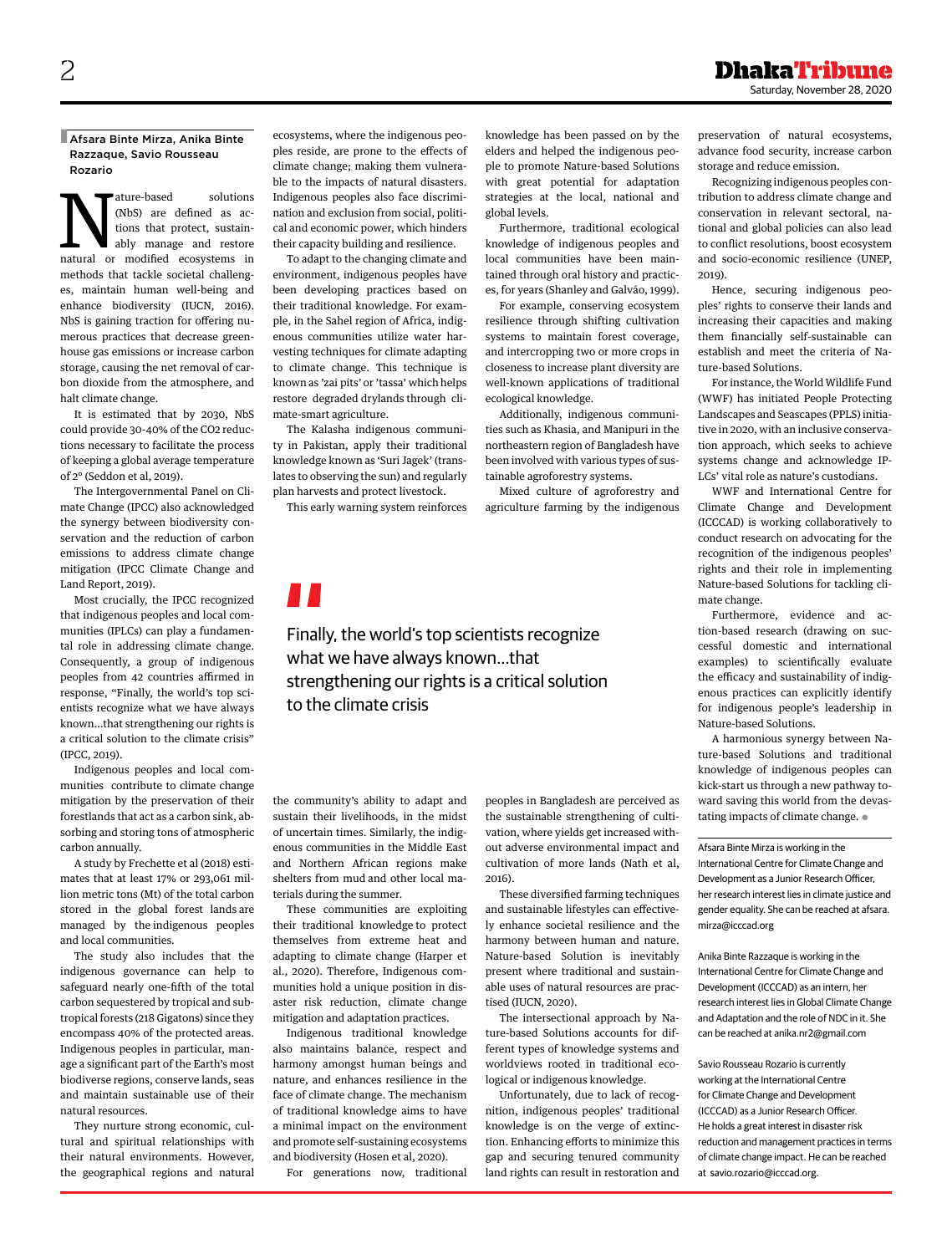### DhakaTribune

Saturday, November 28, 2020



# **A tough bargain**

Climate negotiations have been a challenge for the LDC group due to various factors, but the situation is slowly changing

**Noshin Saiyara and Mizan R** Khan

limate change impacts are<br>mostly defined by an increase<br>in global mean temperature,<br>affecting ecosystems and<br>communities with increasing droughts mostly defined by an increase in global mean temperature, affecting ecosystems and communities with increasing droughts, floods, cyclones, melting of glaciers, and increased sea level rise globally. The Least Developed Countries (LDC) are the most vulnerable victims, who omit the least emissions and who also have the lowest adaptive capacity.

LDCs are a group of nations defined by the UN as a group of countries listed in November 1971, based on three criteria - low per capita income, high economic vulnerability, and weak human

assets which are essential indicators of nutrition, health, school enrollment, and literacy rate.

Currently, the LDC group comprises 47 countries, which are a wide variety of nations - 9 countries from Asia, 1 country from Central America, 33 countries of the African region, and 4 countries from Oceania.

The UN Framework Convention on Climate Change (UNFCCC) adopted at the Rio Earth Summit held in 1992 recognized under Article 4.9 that the parties to the Convention would need to take full account for the specific and special needs of the LDCs with regards to the transfer of technology, funding, and other supports. The Paris Agreement also offers preferential treatment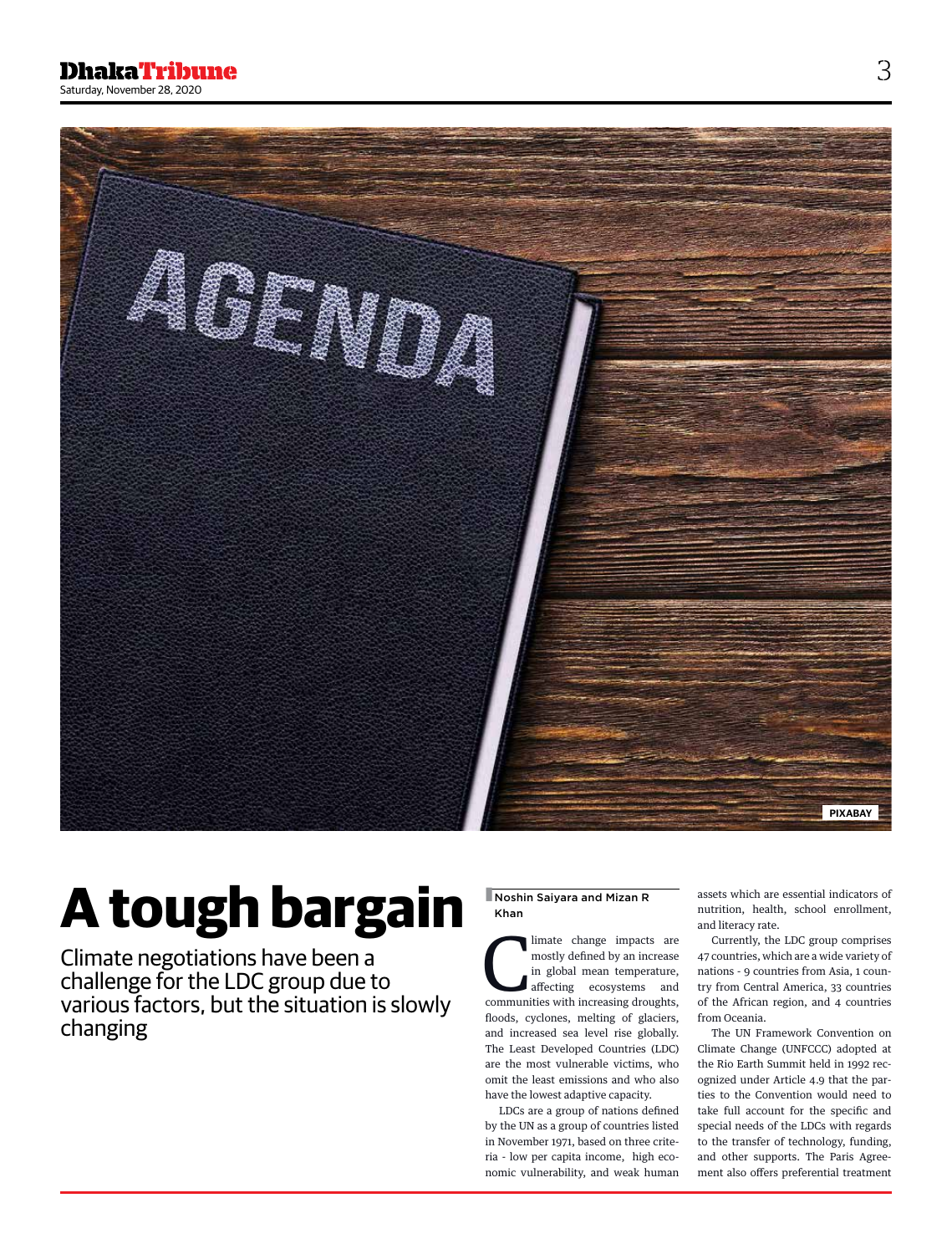to the LDCs in supporting their activities, particularly for adaptation.

Under the UNFCCC process, parties to the Convention negotiate as groups. Initially, the developing countries formed the G77+ China (as an associate member) negotiating group, and this bloc led negotiations with the developed country parties.

However, during the first decade of the Conventions life, it was evident that the major developing countries, such as China, India, Brazil, South Africa began to lead, mainly projecting their own needs, which were found to be somewhat different from the needs of the LDCs and the small island developing states (SIDS).

Though the major developing countries are also affected by climate change, their prime interests were mobilizing support for mitigation and promotion of renewable energy. On the other hand, the LDCs, for example, are primarily concerned with climate change impacts and the need for adaptation.

With their adaptive capacity being extremely low, they needed financial and technological support from the developed countries. Gradually, it was evident that in the negotiations LDCs needs were seldom prioritized within the G77 where the bigger developing countries dominated.

As a result, during 2000-01, the LDC group was formed as a separate negating bloc, though they still continue to remain within the G77. This allows the LDC group to influence both the G77 group and also act as an independent voice projecting the real concerns and needs of the LDCs.

In the seventh session of COP in 2001, the LDC needs were highlighted and a separate LDC Work Programme was adopted for implementation. With two other funds, COP-7 also established the Least Developed Countries Fund (LDCF) to specifically support the LDC Work Programme. The LDCF also pledged to support the implementation of the preparation of National Adaptation Programmes of Action (NAPA). In 2005, COP-11 mandated the LDCF to fund the NAPA implementation.

However, climate negotiations have been a challenge for the LDC group due to various factors. For example, the negotiators and delegates who engage in dialogue are often required to cover not just issues related to climate change, but also to many other environmental concerns.

The challenges faced by the LDCs are institutional, financial, technical, and human resource constraints. The LDCs have faced under-representation, however gradually, they have been able to increase their representation and clout in the negotiations.

The leadership in the LDC group is rotating among the African and Asian regions. The current Chair of the LDC group is Sonam Phuntsho Wangdi (Bhutan). Since 2001 International Institute for Environment and Development (IIED), a think tank in London, has supported senior LDC negotiators through organizing capacity-building workshops, supporting the enhanced representation of LDC negotiators, providing logistical and administrative support, and helping establish an online presence for the group.

The key strategies utilised by the LDC group within the negotiations are as follows. Firstly, group activation and engagement have led to greater coordination among LDC countries and increased the mode of effective participation in deliberations with UNFCCC.

Secondly, the role of Chair with improved institutional memory of past negotiations and concern has led to a greater presence of powerful political figures of LDC nations. Both of these strategies have ultimately enabled a critical mass that has garnered an increased endorsement of LDCs positions in climate concerns.

Thirdly, the LDC group with other like-minded groups, such as the Small Island Developing States (SIDS) work effectively with the EU bloc, the progressive group of the developed countries, which have been able to turn their combined voices across the corridors at the COPs. Finally, the increased media visibility has led to better clarity of the LDCs position and outreach with other negotiators that managed to catch the eye of international media.

One example of their political sway in the negotiations is reflected in the global acceptance of an aspirational goal of not allowing the increase in global temperature to more than 1.5C under the Paris Agreement.

A submission led by Nepal on behalf of the LDC group for the 2015 agreement argued that if the global mean temperature reaches its 3.5 to 4C prediction, adaptation will not be feasible for vulnerable nations due to their exposure to sea-level rise or shortage of production of food. This example reflects the LDCs' ability to collectively build power and influence the negotiations.

The Paris Agreement also recognized the need for increased funds and the importance of loss and damage for LDCs, which was a key issue for them. The funding for loss and damage was a topic that lacked agreement from developing and developed countries.

However, COP25 held in Madrid in

Though the major developing countries are also affected by climate change, their prime interests were mobilizing support for mitigation and promotion of renewable energy

2019 requested the Global Climate Fund (GCF) and the Global Environment Facility (GEF) to increase their funding for projects related to Loss and Damage (LnD). Despite the lack of continued funding directly for Loss and Damage compensation.

In conclusion, despite being vulnerable, and lacking both funding and resources, the LDC group has been quite successful in the UNFCCC negotiations. However, they still face many challenges including their capacity to negotiate because of their small size of the negotiating teams.

The group, however, needs to do more homework on each and every agenda of the UNFCCC. One of the positive developments is that the current Chair of the LDC group represented by Bhutan is very active in promoting the LDC causes. But this is still an endeavour that needs combined effort and LDC will need more support from the developed countries.

Noshin Saiyara is a student of the biological sciences department of Connecticut College. Her research interest lies in understanding the development sector of the developing world that impacts health & climate. She can be reached at nsaiyara@conncoll.edu.

Prof Mizan R Khan is Deputy Director, International Centre for Climate Change and Development (ICCCAD)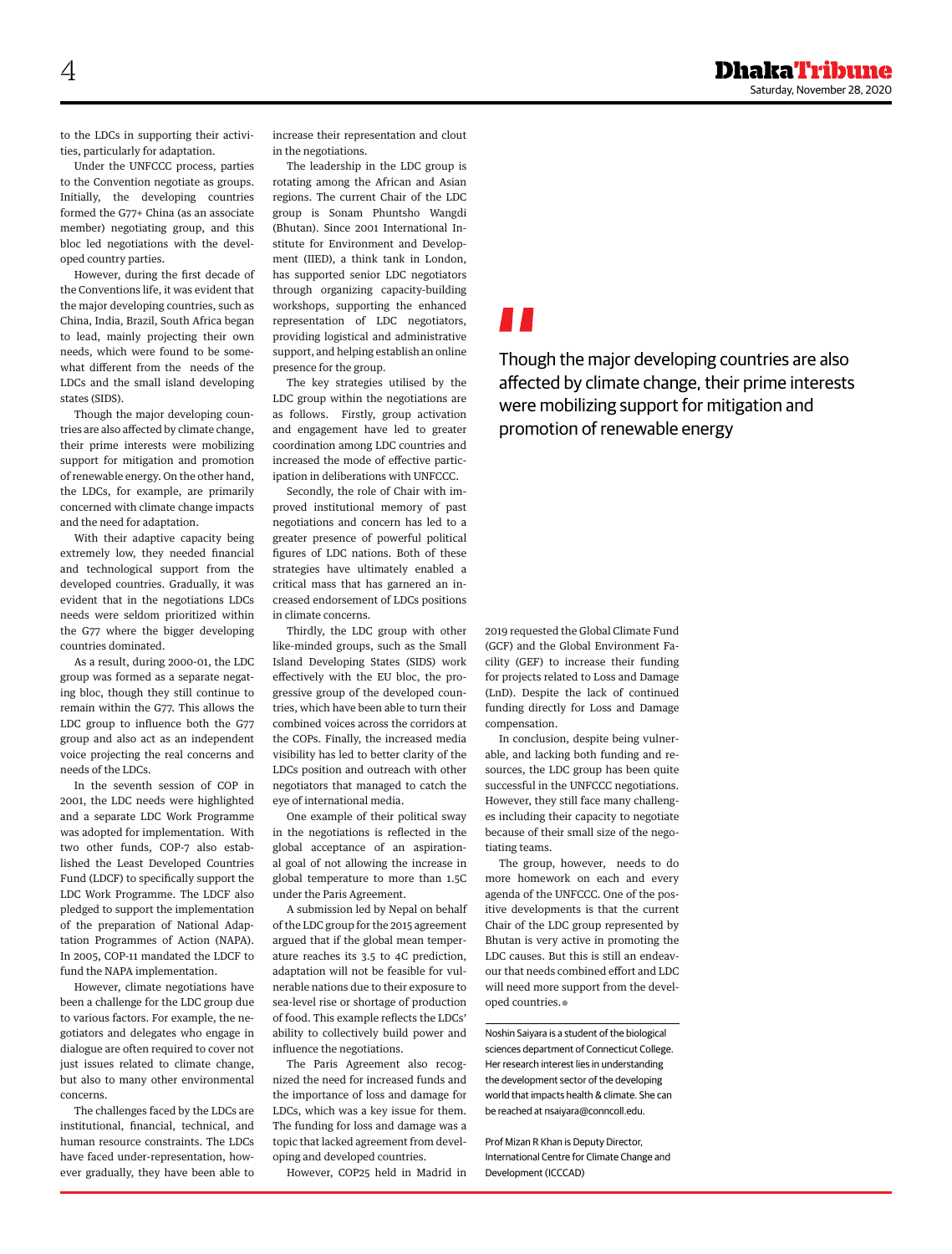## **Indomitable women in the face of adversities of nature**

40% of the southern part of the Kurigram had been devoured by the river over the last decade



**Sumitri Rani, earthen flower artisan from Chilmari Upazilla**

### Dilruba Haider

**66** Blease give us work, so that we can cope with floods ourselves instead of asking for help from you every year", "Can't marso that we can cope with floods ourselves instead of asking for

ry off my daughter; she isn't 18 yet, although I am worrying how to feed my family tomorrow", these were some of the utterances of the women, in front of a high-level mission led by the United Nations Resident Coordinator on October 18, 2020.

The women from Chilmari Upazila of Kurigram District, wearing shabby, torn clothes, with eyes filled with fear of complete uncertainty, battered four times with monsoon flood on top of Covid-19, were talking to the mission members at a courtyard meeting.

The monsoon floods this year affected 21 districts of Bangladesh, affecting 3.3 million people including 1,701,930 were women and girls and 84,195 "female-headed households," according to data by ReliefWeb. These women are the most vulnerable group to food insecurity, gender-based violence, and inaccessibility to essential services.

Kurigram is a district that is flooded every year to varying degrees. The Union Parishad chairman of Raniganj Union of Chilmari Upazila said 40% of the southern part of the District had been devoured by the river over the last decade and most of those homeless people are living on embankments, or with their neighbours, or have rented tiny piece of land to erect some sort of makeshift shelter.

Many families in the southern part of Raniganj were still living on embankments. Most of the families said that they had to take shelter in the open on embankments and high roads during the flood, as there were limited spaces in flood shelters or they were located too far away within the Union. Women spoke of sleepless nights trying to protect their adolescent girls from potential perpetrators, under the open sky.

Most of the latrines were washed out or crumbled, which makes the protection aspects of women and girls even more precarious. Although the women claimed that there were no known cases of violence against women during the flood in their locality, they all agreed that Covid had significantly increased the incidents of domestic violence, which they thought was 'only natural.'

"My children ask for food to me and I ask my husband to bring food. He gets mad and I face verbal abuse," said one woman, tearfully adding "I couldn't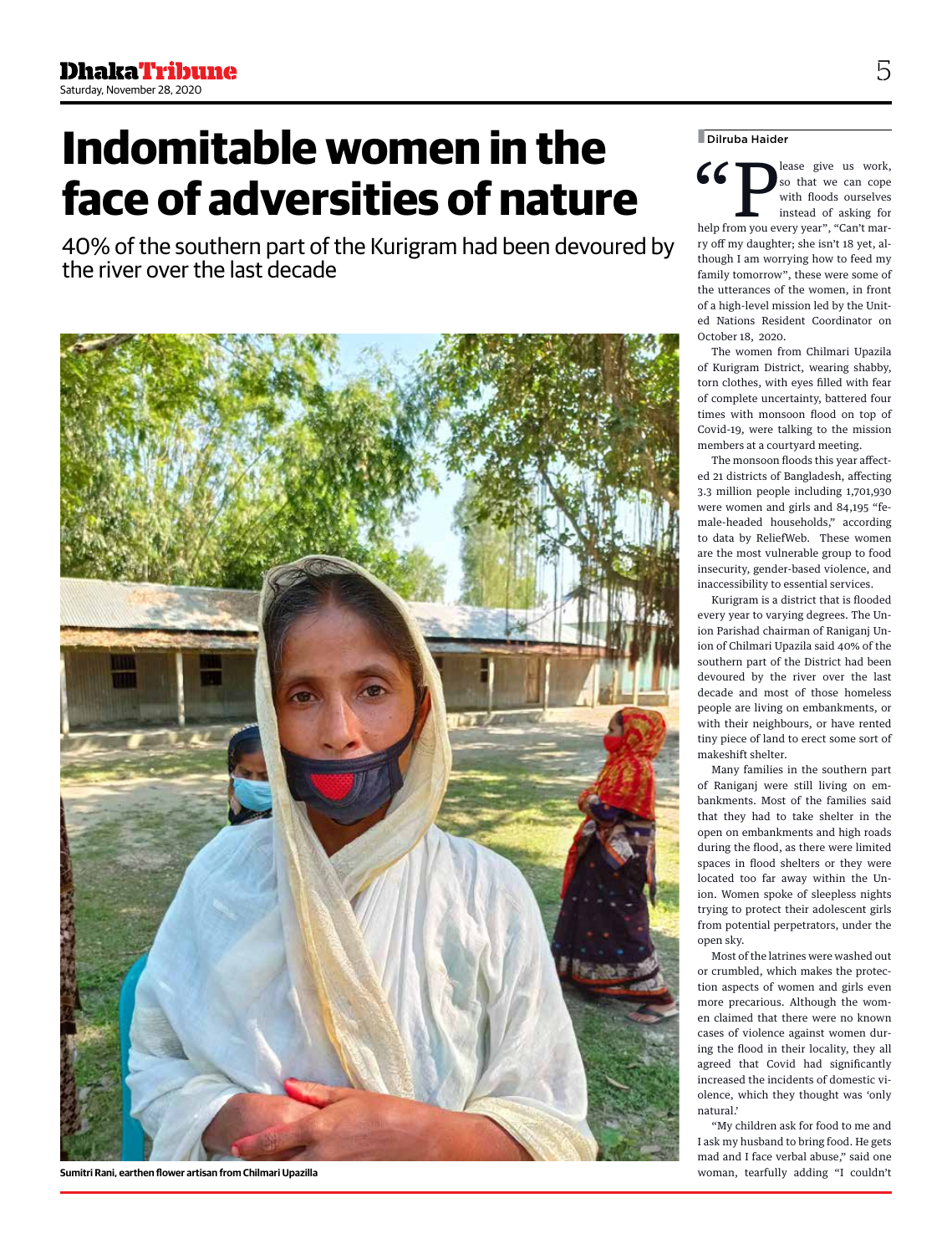### Dhaka'I'ribune Saturday, November 28, 2020

### **TIL**

My children ask for food to me and I ask my husband to bring food. He gets mad and I face verbal abuse," said one woman, tearfully adding "I couldn't give my children a single good meal for the last two months

give my children a single good meal for the last two months".

Family members who were working in cities and towns have come back home; there's no work at the village. Bebi Khatun's husband was working in a garment's factory in Tongi who lost his job at the beginning of the Covid crisis and is now sitting jobless at home.

Bebi also used to have an income from tutoring madrasa children. But that's now gone too. Schools are closed, and parents don't have money to provide private tuition.

There's no work in the field during the Bengali months of 'Ashwin'/'Kartik'. Vegetable gardens are all gone, food price has skyrocketed as another cruel blow to these impoverished communities.

Some of the women borrowed money from money lenders on exorbitant interest rate; Tk150 for Tk1000 per month! Others sold their assets: everything from trees, cows, calves, goats, big pans to boiled paddy.

The poorest women we talked to didn't have jewellery to sell. Sumitri Rani, the widow, makes earthen flowers for idol worship and sells those, which hasn't been bringing her enough income this year as Covid and flood have shattered the local economy.

She has two adolescent girls and she is in constant anxiety about their future. Shahzadi Begum used to grow gourds and pumpkins on sacks of soil as she doesn't have any land; the flood destroyed it all.

Shorifon Begum, the sharecropper

did vegetable in two kathas of land which has all been gone in flood. Anju, an abandoned woman, used to live on soil digging work. Since the Covid outbreak and the recent flood, she has had no work for months and is struggling to survive with her two sons.

UN Women provided cash grants to support these flood and Covid affected women, which they used for buying foods, medical treatment of their family members, buying small goats, poultry, ducks. During the repeated floods many of those poultry and ducks were lost.

The government gave Tk2500 cash as Covid relief and 10kg rice to the flood-affected families. Not many got these supports though. When asked about the priority needs, the ill-fed, utterly distressed women said what would benefit them really is food for two months to see them through the period of 'no work' and work opportunity. They didn't ask for cows as there is a real crisis of fodder. Straw is sold at Tk1500 for 100 bundles, which they simply can't afford.

The UP chairman and members, who are in the Union Disaster Management Committee, sounded helpless. They do not have any contingency plan or funding with which they could support the affected people; they only wait for the central government to allocate resources for that.

Following are some recommendations for the recovery of the flood crisis in a gender-responsive manner:

Collect sex, age and disability disaggregated data on the flood impacts and



**Anju, used to work as labor cutting earth, is now workless for months with two sons**

conduct a gender analysis of the flood impacts heightened by the Covid crisis in order to prepare a gender-responsive flood recovery strategy

Develop a comprehensive recovery strategy through a consultative process involving all the relevant ministries, I/ NGOs, development partners, and UN agencies

Map socio-economic situation and development assistance in flood-affected districts to identify the most affected and lagging ones including the districts which are most exposed to climatic stresses and disasters and maximize recovery support in those areas

Build the capacity of community-based women's CSO in humanitarian response to ensure that the most vulnerable women's needs are met as these women's CSOs mostly work with the poorest of the poor women and girls

On a long term arrangement to al-

locate contingency funds, to Union Disaster Management Committees under the purview of the Upazila Disaster Management Committee, together with a stringent accountability mechanism involving women and men from the at-risk communities.

The views expressed in this article are that of the author's.

Dilruba Haider is working as a Programme Specialist on Disaster Risk Reduction, Climate Change, and Humanitarian Actions, with the UN Women Bangladesh Country Office.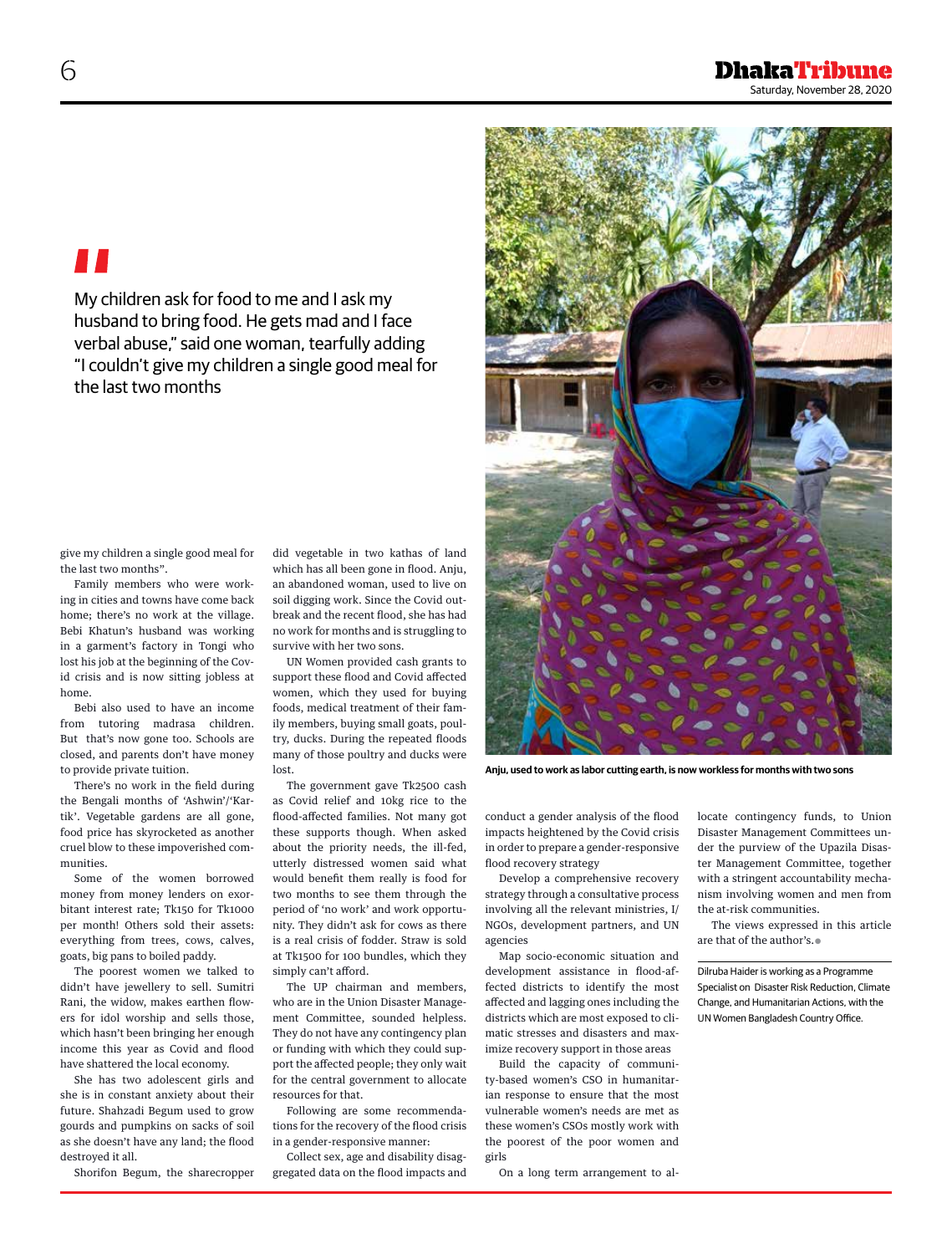

# **How to engage everyone in climate action**

The National Climate Weeks program in the Netherlands offers some ideas

### Catharien Terwisscha van **Scheltinga**

The part of the total and the standard development and because of climate<br>thange. Awareness that this<br>cannot go on endlessly is growing both due to human development and because of climate change. Awareness that this cannot go on endlessly is growing.

A large number of people now know what climate change means, and they also know about international agreements such as the Paris Agreement. High-level meetings enable global leaders to take action. But that alone is not enough to make it work.

The climate will not change because there is an agreement. The climate will change if people change their behaviour. This cannot be achieved only through the government making rules.

Action by private sector companies is needed; action by non-governmental organizations is needed, and action by universities and schools is also needed. And all of these actions are by individuals.

Of course, a drop of water is nothing compared to the ocean, but a lot of drops together make a significant amount of water. The result of all the

action is a further growing awareness and the effect of the taken measures. And that's what is important to achieve. But how to engage citizens in action towards sustainability and adaptation to climate change?

Let's take an example of engaging citizens from the Netherlands. The Government of the Netherlands took the initiative to engage citizens widely to enhance action towards sustainability and it is called the "National Climate Weeks'.

From October 12 to November 6, 2020, a campaign was planned to get all into action, with a focus on reducing CO2 emissions and on adaptation to climate change. The slogan is 'iedereen doet wat', which, literally translated, means 'everybody does something' or 'everyone acts.'

At the last moment, however, the action weeks were postponed to 2021, due to the second wave of Covid-19. However, the concept basically remains the same, and by sharing it, let me also contribute to 'everyone acts.' This can hopefully inspire you also to act in your neighbourhood and contribute in a way appropriate for you to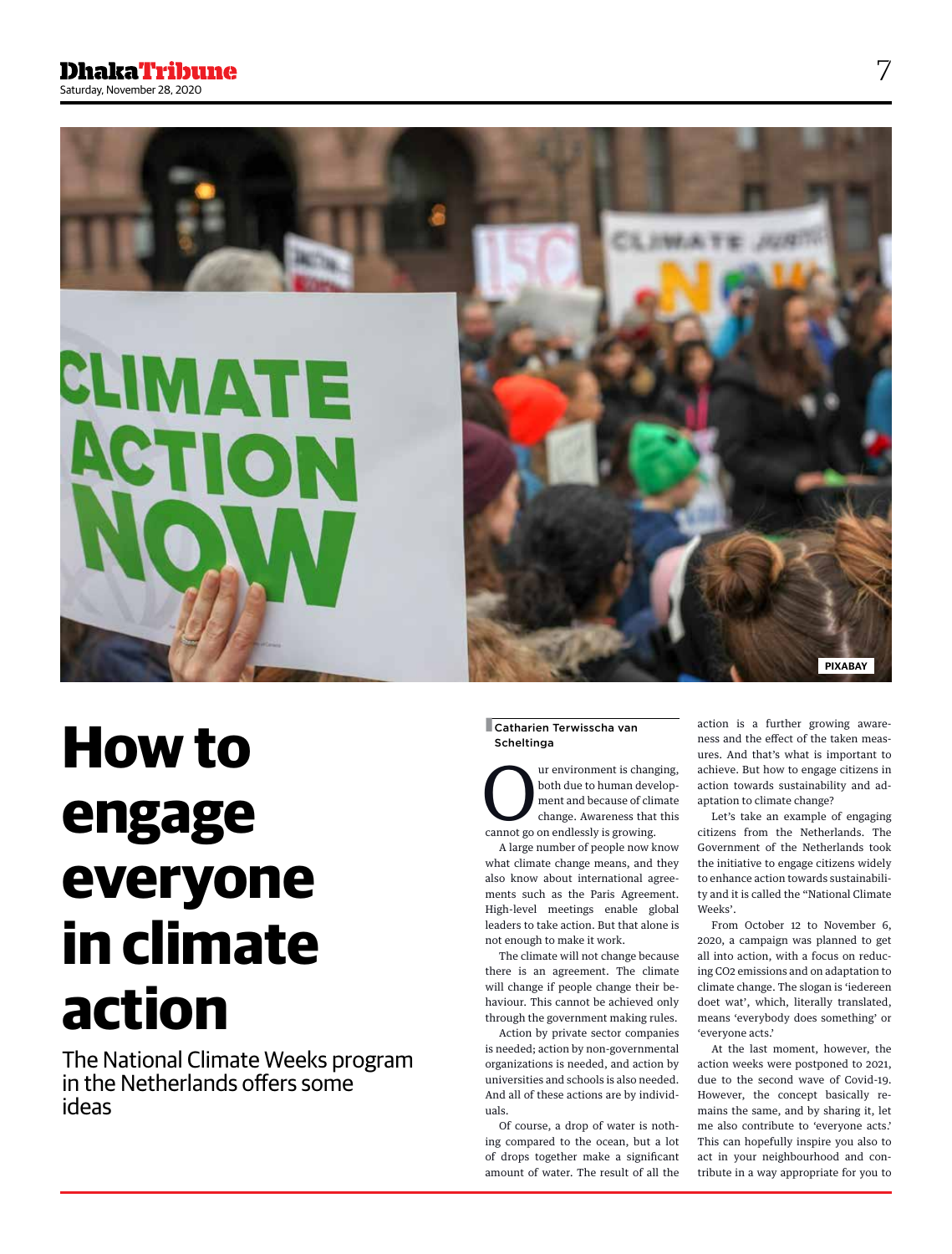sustainability.

Now, how does the campaign work? Nationwide, a call is made in the media to participate. Examples are given: One person acts by switching off systematically every day all the electrical switches in the house at the end of the day.

Another person installs solar panels on her roof, and a third person is sharing a car instead of having one for himself. The insolation of the wall, floor and/or roofs of houses saving energy; buying food which requires less energy to produce and prepare; choosing different ways of transport which uses less energy, among a large number of other examples.

And there is a call for action 'all can do something'. So, when somebody sees this and wants to take action, he or she can follow the ideas, as given in the examples. People can also have their own ideas and can organize actions with their neighbours, work colleagues, friends, etc.

It's all about inspiring each other to take action. It's about working together, inspiring each other, and taking action jointly in order to save labour, time and money to invest in the measures. And to do it! And all are invited to share a message about their action.

The government made an internet platform available, in which information about the campaign can be found. Individuals and groups can list their (planned) actions. The list translates into a map – and the map is visible to all. In this way, an overview of the initiatives in the whole country is shown. It is a direct way to bring all the drops together into an ocean!

A toolkit is available on the platform to get people started for action. The toolkit has the following parts:

Explanation of the National Climate Weeks in short

Flyer for organizations, to use when informing their customers

A presentation about the National Climate Weeks

7 Tips to organize your own activities during the National Climate Weeks

Logos Frequently asked questions and answers

Support for communication (eg, ready to use social media posts, to promote your activities)

Besides individuals registering their individual actions, also companies and organizations can become 'climate partners' in the campaign. They can register what services they provide, to support the country's move towards action. By registering, they show how they support individuals with their climate actions towards a better and more

sustainable world.

Just to mention some examples: there are partners that focus on sustainable energy, sustainable living, sustainable financing, climate awareness related to food, different ways of travelling, and making sustainable choices.

Partners for sustainable energy: offer energy generated in a sustainable way, thus enabling individuals to make a choice for less emissions

Partners for sustainable living: offer products to limit energy losses at the household level. Isolation of houses for instance, or double glass windows, limit the need for energy to keep the house warm. Alternative energy sources can be used for heating. Or using more sustainable construction materials.

Partners for sustainable financing: can help households to finance measures that require substantial investment with a positive impact on the climate (less emissions).

Partners to help households create awareness about food and nutrition: food that is imported, has a high energy footprint because of the transport, as compared to nearby produced food. Animal proteins (meat, eggs) require a lot of emissions to be produced, as compared to plant protein (dahl).

Partners to help change travel into travel with less emissions. Using trains rather than aeroplanes for instance, for trips.

Partners that provide advisory services, to help individuals to make sustainable choices that reduce emissions and help to adapt.

Companies can be registered as partners on the platform of the government.

The overall campaign 'everyone acts' is an initiative of the Ministry of Economic Affairs and Climate, in collaboration with the Ministry of Home Affairs, the Ministry of Infrastructure and Water, and the Ministry of Agriculture, Nature and Food Quality.

The goal of the campaign is to help citizens to act and contribute towards a sustainable living environment. We'll now wait until next year to report back to you how citizens, organizations and companies took action during the four weeks of the National Climate Weeks, to limit CO2 emissions and get closer to the climate agreement.

Finally, taking action is urgent, and everything we can already start doing, we should do. Let me share what is already happening, in the organization where I work, Wageningen University and Research in the Netherlands.

Our organization also participates in this program. For instance, we contributed to the new guidelines on

Nature Based Solutions. Technology based solutions alone will not help us enough. If we want to be climate proof in future, we need to draw on the power of nature. Our work is documented at our website wur.nl.

Everyone of us needs to take action – we all can do something to contribute. Let's not wait. Everything we can do already now will be in the benefit of the planet. We owe this to our chil $dren.$ 

Catharien Terwisscha van Scheltinga is a senior researcher at Wageningen University and Research(WUR) in the Netherlands, in the team Water and Food of Wageningen Environmental Research. She has extensive experience working on water management, climate change adaptation, and food security in Bangladesh and is leading WUR Project Office Dhaka. Catharien.Terwisscha@wur.nl

The climate will not change because there is an agreement. The climate will change if people change their behaviour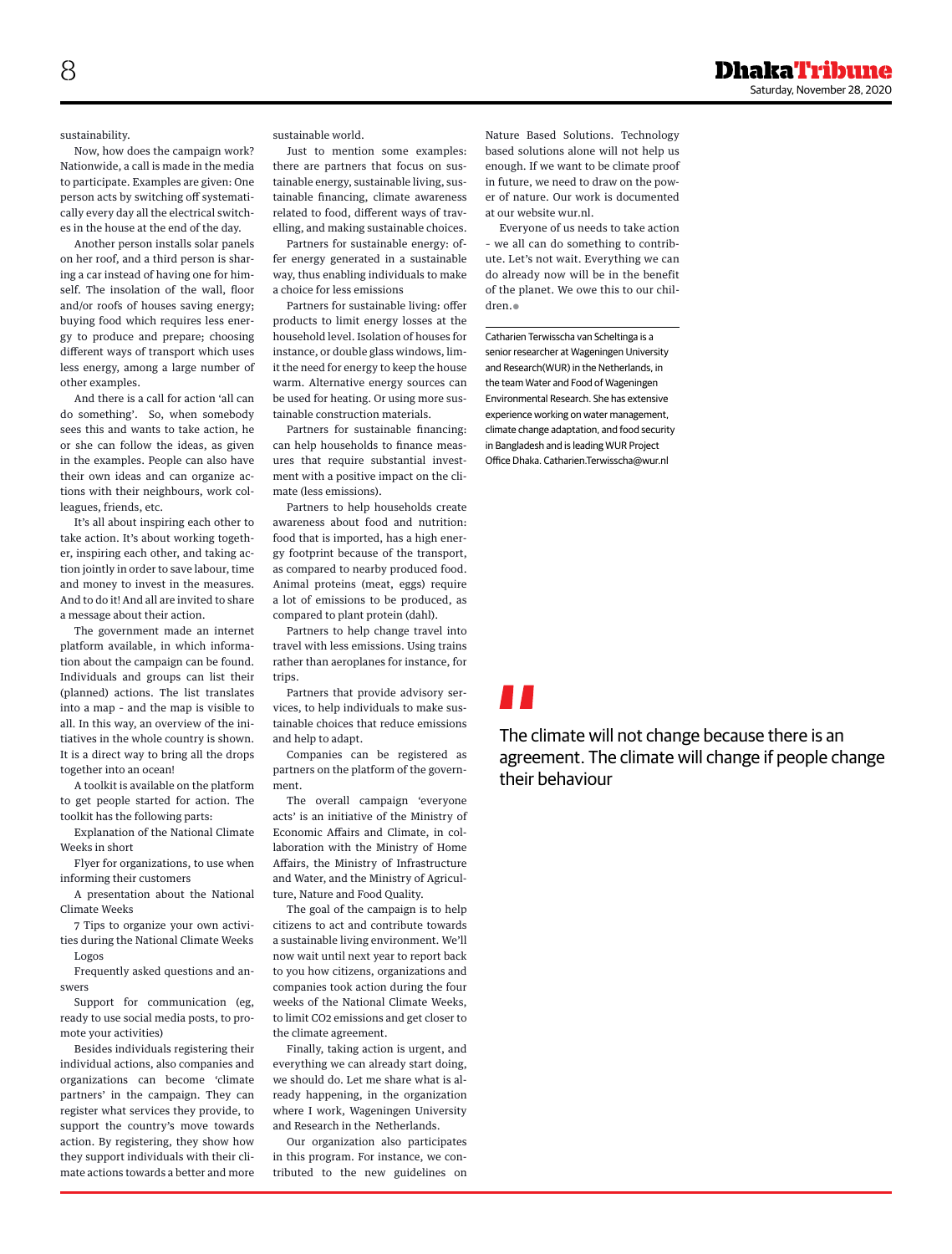

# **Feminism and the environment**

How greater girls education means fewer emission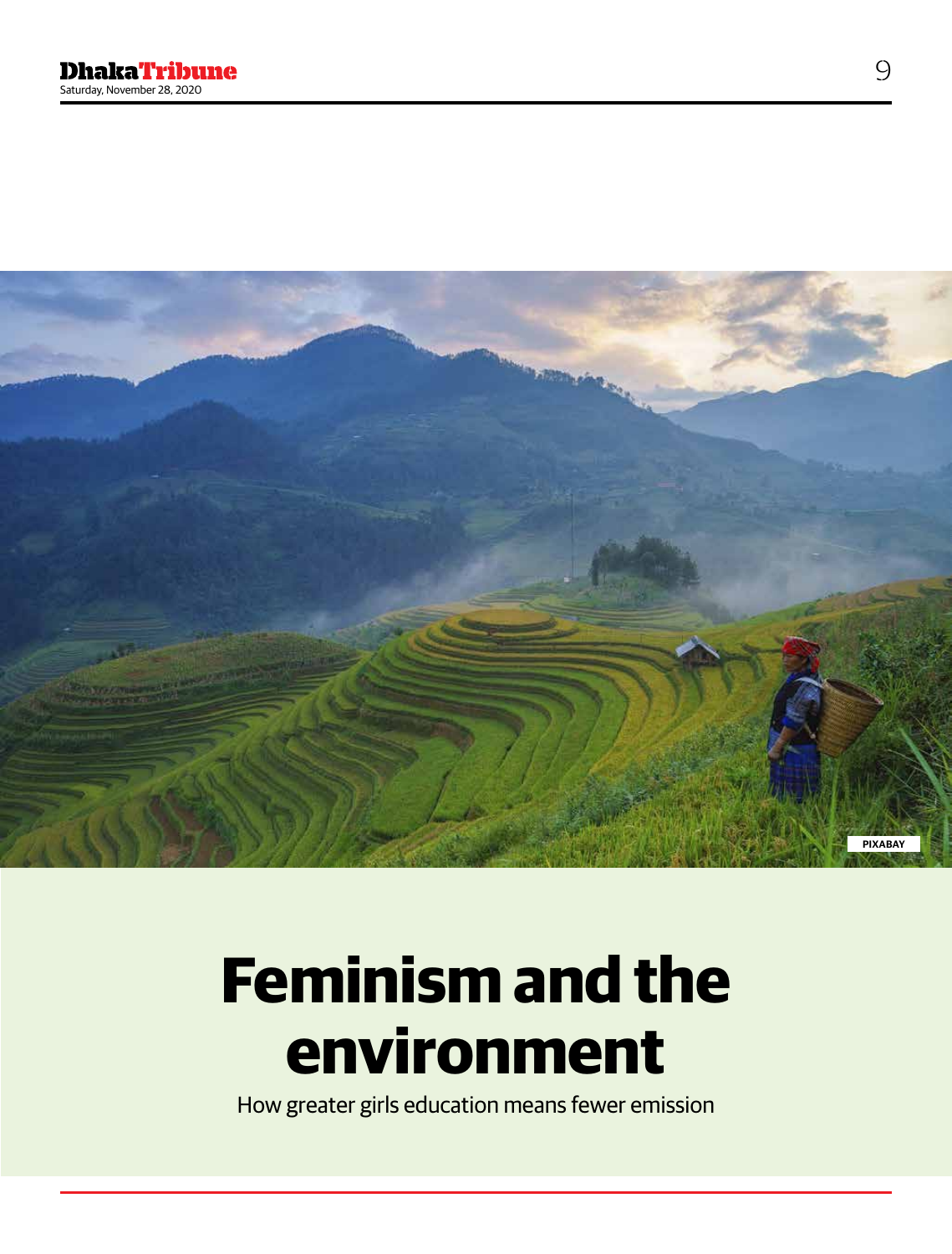### Helena Bennett

In this time of urgency and emergency, we often rush to the most obvious solutions that will halt the devastating effects of climate change: stop burning fossil fuels! Go n this time of urgency and emergency, we often rush to the most obvious solutions that will halt the devastating effects of climate vegan! Stop flying! While all these, of course, are some solutions to the problem, there is a set of more nuanced actions we should be taking to combat the warming climate.

Though they may at first seem like unrelated, yet prominent social justice movements, feminism, and environmentalism are inextricably linked in ways that aren't that obvious at first glance.

What may seem obvious is the impact that natural disasters have on women – we are disproportionately affected by extreme weather events than men. In the 2004 Indian Ocean tsunami, four times as many women were killed than men.

Some stayed behind to care for and search for children and each other. Others had simply never learned to swim. When Cyclone Gorky hit Bangladesh in 1991, it killed fourteen times more women than men.

Importantly, there is a significant difference in gender-based death rates between countries in which social and economic rights are more equally distributed than in those in which they are not. For example, there was a negligible difference between female and male death rates during Hurricane Katrina, which hit the US in 2005.

Aside from the direct impacts of climate change on women, the more nuanced connection between environmentalism and feminism comes in the guise of education. Project Drawdown – a comprehensive summary of the most viable solutions to climate change – lists educating women and girls as the 6th most impactful thing to do to draw the climate back down.

Project Drawdown calculates that by investing in good quality, equitable education for women and girls, we could stop over 51 billion tonnes of emissions entering the atmosphere by 2050.

### Here's how:

Women are the primary farmers of the world, producing between 60 -- 80% of food in low-income countries. As smallholders, women often operate on fewer than five acres of land. In many countries, resources such as land rights, training, capital, tools or technology, is easier to access for men than for women.

This resource inaccessibility is the primary reason that female farmers do

not produce as much food as men on the same amount of land. By enabling women's access to the same level of resources as men, the farming output could increase by up to 30% on the same amount of land.

This leads to lower amounts of land being converted into pasture or cropland and subsequently less deforestation. Additionally, more food means food-related health issues improve, as will household income for smallholders. Education is not only beneficial to the environment but also vital for raising women out of poverty.

Teaching women and girls about sexual education and health is a powerful way to reduce greenhouse gas emissions. Educated women are more likely to marry later and have fewer children; effective and safe sexual practices are likely to lead to fewer overall births, while better standards of health have also been shown to cause a reduction in the average number of children a woman has.

Practising safe sex allows women to choose when and how to have children, rather than leaving it up to chance. Or men. Curbing population growth will be a key factor in ensuring our emissions don't surpass dangerous levels – the UN predicts the global population will be 9.8 billion by the year 2050, but fast education expansion at all levels to all women could result in a staggering one billion fewer people on the planet by 2060. Fewer people will result in less energy, food, and space being required – all key factors in drawing the climate back down to safe levels.

Aside from the environmental benefits, equality across society will be achieved much faster if everybody is given the same access to a good education. Globally, there are over 130 million girls who are denied their basic right to attend school, with the gaps greatest at the secondary school level.

By enabling girls' access to education, we see increases in health and wellbeing, decision-making and autonomy, better food and financial security, and, perhaps most importantly, sovereignty over how best to adapt to and mitigate the effects of climate change. Education means better resilience in the face of disaster.

If this subject is sparking an interest in you, I would highly recommend listening to Katharine Wilkinson's TED Talk "How empowering women and girls can help stop global warming." Katharine has done extensive research in this field and is an eloquent speaker alongside being highly knowledgeable. Katharine is also Vice President of

Communication and Engagement at

Project Drawdown. Mary Robinson, former President of the Republic of Ireland, has a great podcast called "Mothers of Invention" which explores the link between feminism and climate change, with the striking strapline: "Climate change is a man-made problem with a feminist solution".

If you want to go a step further and support the cause with altruism, some great charities to support are Hand in Hand International, Girls Not Brides, and the Malala Fund.

Since the simple act of education could prove so valuable in mitigating the effects of climate change for us all, we must question why it isn't being adopted globally as a solution.

I suspect factors like non-progressive social attitudes play a role in certain nations, as well as the overplay of other solutions. One of the most powerful ways you can help the cause is by spreading the word and telling others the important role education plays in tackling the climate crisis.  $\bullet$ 

Helena Bennett is working with the Climate Vulnerable Forum in a supporting advisory capacity. Her research interest lies in human rights and climate change. Helena can be reached at helena.r.bennett@gmail.com

Project Drawdown calculates that by investing in good quality, equitable education for women and girls, we could stop over 51 billion tonnes of emissions entering the atmosphere by 2050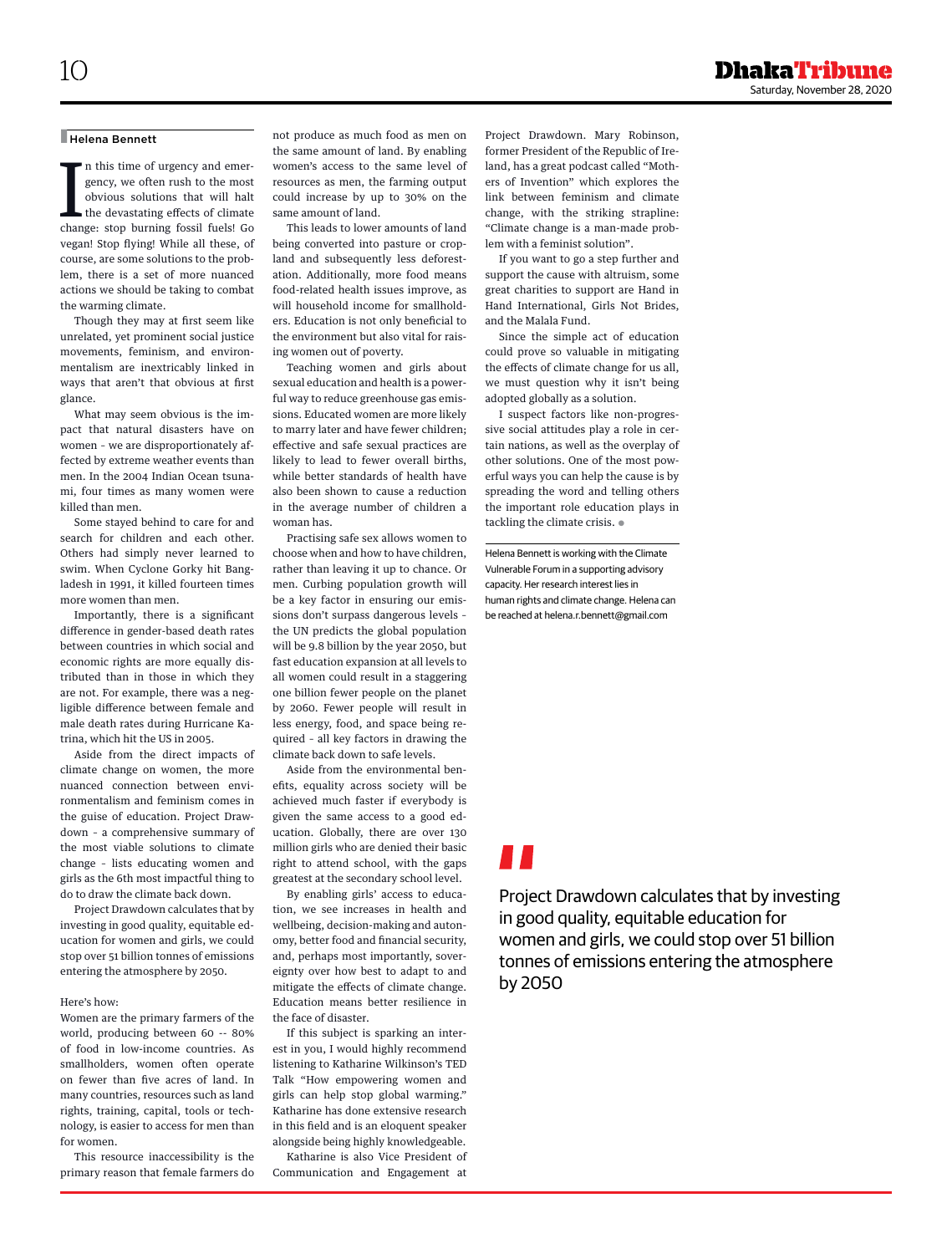## DhakaTribune

Saturday, November 28, 2020



## **Engaging the private sector in innovation and transfer of green technologies**

A large global demand for innovation and transfer of green technologies cannot be met merely through ensuring public sector engagement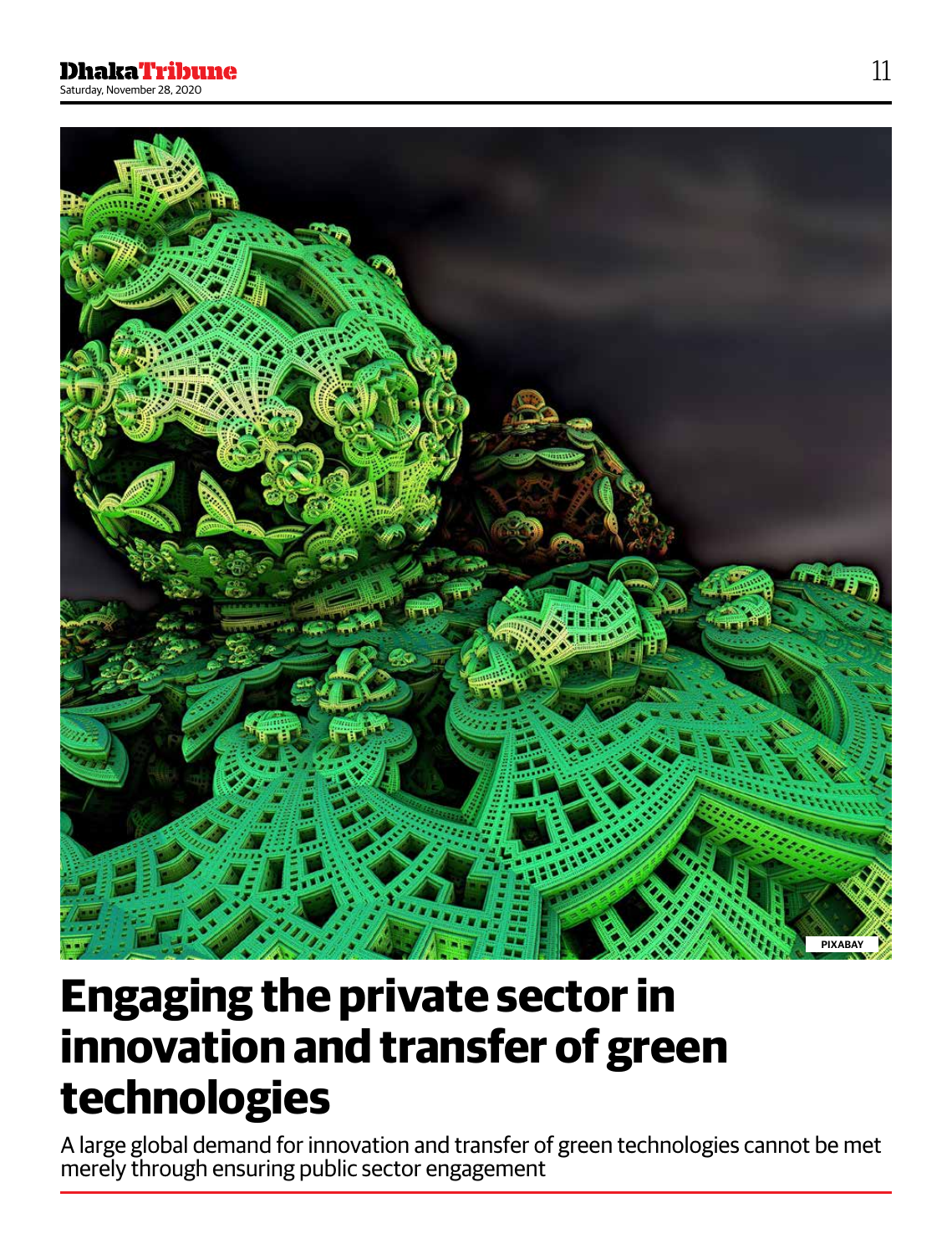### Md Mahatab Uddin

**Example 25 combat global climate**<br>thange and to contribute to<br>the "stabilization of green-<br>house gas concentrations in<br>the atmosphere at a level that would change and to contribute to the "stabilization of greenhouse gas concentrations in the atmosphere at a level that would prevent dangerous anthropogenic interference with the climate system," in 1992 the members of the United Nations agreed on an international treaty − The United Nations Framework Convention on Climate Change (UNFCCC) (Art 2).

The Convention was later supplemented by a legally binding protocol − Kyoto Protocol signed in 1997 and entered into force in 2005. After the completion of the first commitment period of 2005− 2012, the Kyoto Protocol is now on its second commitment period of 2012− 2020.

Apart from the Kyoto Protocol, the parties to the UNFCCC have also agreed to further commitments such as the Bali Action Plan 2007, the Copenhagen Accord 2009, the Cancun agreements 2010 and the Durban Platform for Enhanced Action 2012.

After the termination of the second commitment period of the Kyoto Protocol in 2020, the international legal

aptation, and financial resources and investment to support action on mitigation and adaptation and technology cooperation (FCCC/CP/2007/6/Add.1).

This article intends to deal with the third pillar of the Bali Action plan- 'technology development and transfer to support action on mitigation and adaptation'.

Under the international climate change regime, provisions concerning technology transfer can be found under Art 4(1)(h) of the UNFCCC that requires the Parties to "...promote and co-operate in the full, open and prompt exchange of relevant scientific, technological, technical, socio-economic and legal information related to the climate system and climate change, and to the economic and social consequences of various response strategies…"

Besides, Art 4(3) of the UNFCCC requires the Annex II Parties to the Convention (Developed Country Parties) to contribute financially for the purpose of transfer of technologies. Consequently, Art 11 of the Convention has institutionalised the requirement by establishing a financial mechanism.

The purposes of the financial mechanisms established under Art 11 also includes the transfer of clean technolo-

The potential of private sectors in climate financing can be assumed on the basis that presently 86% of total global investment and financial flows are coming from the private sector

regime on climate change will be governed by a separate instrument under the UNFCCC, the Paris Agreement concluded in December 2015.

To deal with global climate change, the Bali Action Plan introduced four basic pillars: mitigation; adaptation; technology development and transfer to support action on mitigation and ad-

gies to the non-Annex I Party developing and least developed countries.

Likewise, at the UNFCCC, in the recently concluded Paris Agreement, Parties have explicitly formulated their commitment to "a long-term vision on the importance of fully realizing technology development and transfer in order to improve resilience to climate

change and to reduce greenhouse gas emissions" (Art 10 (1)).

Parties have also agreed to "strengthen cooperative action on technology development and transfer" (Art 10 (2)). Most importantly, Art 10 of the Paris Agreement has expressly acknowledged the necessity of "accelerating, encouraging and enabling innovation is critical for an effective, long-term global response to climate change and promoting economic growth and sustainable development."

For the purpose of promotion of required technological innovation and dissemination under the Paris Agreement, all Parties also agreed to provide financial support to the developing country Parties "for strengthening cooperative action on technology development and transfer at different stages of the technology cycle, with a view to achieving a balance between support for mitigation and adaptation" (Art 10 (6)).

However, a large global demand for innovation and transfer of green technologies cannot be met merely through ensuring public sector engagement. Instead, it is expected that private sectors will play an important role in large scale innovation and transfer of green technologies.

The potential of private sectors in climate financing can be assumed on the basis that presently 86% of total global investment and financial flows are coming from the private sector (Fact sheet: Financing climate change action).

Some scholars have predicted that the role of private sectors in future power supply and renewable energy supply will be vital even if the flows of public finances increase in the expected manner (Jessica Brown and Michael Jacobs, 2011).

Hence, the Paris Agreement has required the Parties to "incentivize and facilitate participation" of both public and private entities in the mitigation of greenhouse gas emissions and "in the implementation of nationally determined contributions." (Art 6 (4) (b), Art 8 (4) (b)).

According to a recent report published by the European Patent Office (EPO) and International Renewable Energy Agency (IERA), although private sectors' invention efforts for climate change mitigation technologies has been increased globally during the past decade, the challenge remains as to how those inventions should be integrated into reliable power systems.

Besides, investments in innovation contain high levels of uncertainty in terms of return of investment. In both

cases, it is the climate policy that can play an important role to integrate the clean innovation into local systems and create a stable and enforceable market for the invented clean technologies.

While technological innovation, especially innovation of green technologies, is essential for a long-term global response to climate change and to ensure global sustainable development, it is essential to look for other legal regimes that might also require promotion of technological innovation.

Accordingly, one can find related objectives of Art 7 of the Agreement on Trade-Related Aspects on Intellectual Property Rights (TRIPS), which also advocates that "the protection and enforcement of intellectual property rights should contribute to the promotion of technological innovation and to the transfer and dissemination of technology…"

In relation to technology innovation and dissemination, it is claimed that IPRs such as patent protection not only work as an incentive for innovation, but also facilitate dissemination of new innovations. This is because patents provide legal protection for an inventor to export to or manufacture in foreign markets.

Besides, the international dissemination of technologies can also be determined by the number of patents filed in the country of destinations of the technology. However, due to lack of capacity to absorb new technologies and lack of clear incentives in large numbers of least developed and developing countries, determination of technology dissemination through the number of patent filing is still limited within developed or emerging regions.

Rate of patent filing is also very low in Bangladesh. In this connection, the Bangladesh government should adopt a holistic approach to develop the national capacity of absorbing new technologies.

Bangladesh should also take measures to upgrade the national IPRs system especially patent law and its enforcement mechanism in a manner so that it can attract private sector investors to invest in innovation of green technologies.  $\bullet$ 

Md Mahatab Uddin, PhD is working in International Centre for Climate Change and Development (ICCCAD) as a Visiting Researcher, his research interest lies in green technology, adaptation technology, technology transfer, intellectual property rights, artificial intelligence, precision agriculture and sustainable development. Dr Uddin can be reached at mmu.env@gmail. com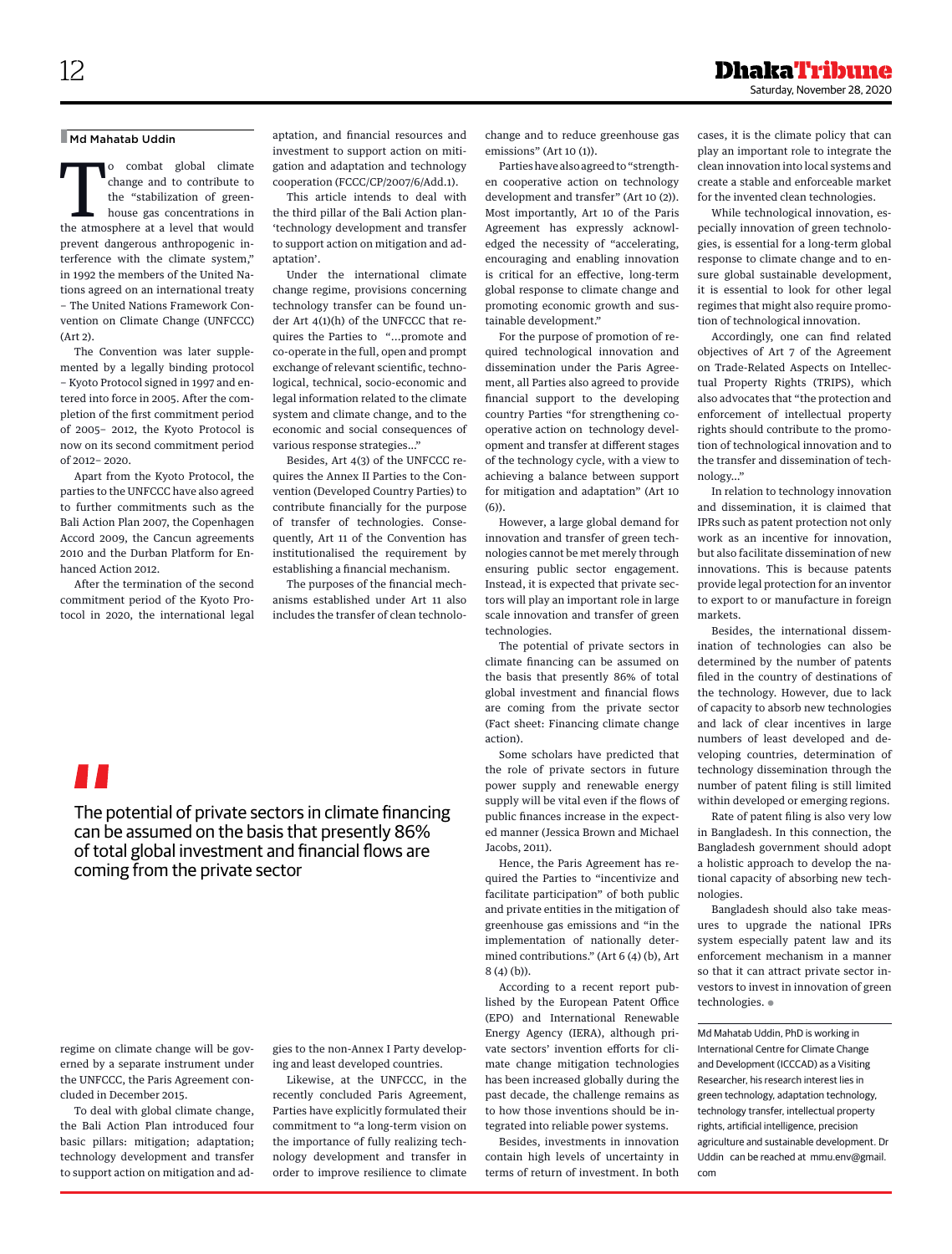## **Redefining the climate leadership of ICCCAD**

Transitioning from 'community-based' to 'locally-led' adaptation



**Dr Saleemul Huq at his office in Dhaka RAJIB DHAR**

Samina Islam, Adiba Bintey Kamal, Mahmuda Akter, and Ali Mohammad Rezaie

decade has passed since the<br>establishment of the Inter-<br>national Centre for Climate<br>Change and Development<br>(ICCCAD) when some young researchestablishment of the International Centre for Climate Change and Development (ICCCAD) when some young researchers decided to know more about the story and progression of the organization.

ICCCAD started its journey with the

primary focus on climate change adaptation, especially on the community-based adaptation (CBA). The poorer communities are more vulnerable to the impacts of climate change with less capacity to adapt to the shocks and stresses of climatic hazards.

CBA emerged as an adaptation approach in the early 2000s that involves working with these marginalized communities to identify, aid and implement appropriate community-driven adaptation techniques

to address climate change (Forsyth, 2013). Thus it stresses on 'action research' and knowledge sharing so that different actors and communities can learn and adapt by doing (Huq & Reid, 2007).

Over the past 10 years, ICCCAD has collaborated and led numerous projects, activities and events on CBA, and managed to garner national, regional and global attention. However, the story of ICCCAD began with the vision of its founder, Prof Saleemul

Huq and intertwined with his personal journey.

Before diving into the ICCCAD journey, we managed to interview the founder and know the story from his end. Prof Huq, an acclaimed international expert on climate change adaptation and development (once known as part of the "Adaptation Mafia") shared his personal vision to work for the vulnerable community who are facing the direct effects of climate change.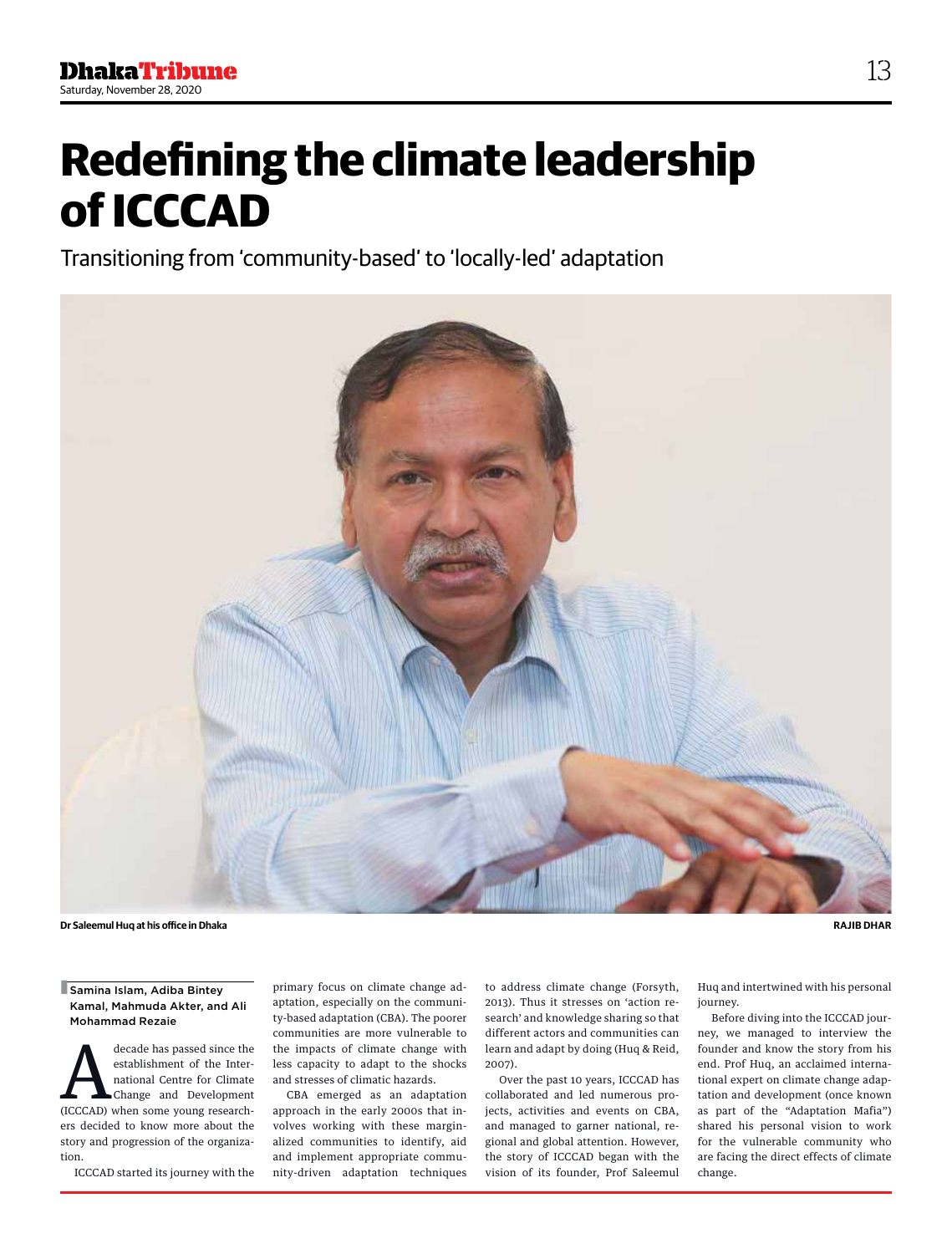From the viewpoint of a scientist, he saw climate change as a scientific issue, however, the poor are suffering the consequences of the actions of the rich; and this sense of injustice contributed to his involvement in advocacy.

Prof Huq said, "CBA to climate change arose as a means of informing the groups (development NGOs) that are working with the most vulnerable communities.'' While working at the International Institute for Environment and Development (IIED) in London, he started working with the vulnerable communities in the least developed countries (LDC) and built their capacity in the face of climate change.

He pursued the formation of the LDC group in the Conference of Parties (COP) and finally in COP6 the group was formed. Also, he proposed to find partners in LDCs and support them which eventually led to the launch of CLACC program (Capacity Development on Least Developed Countries of Adaptation to Climate Change).

The CLACC fellows from different LDCs worked on the ground and were, subsequently, capacitated to enhance the competence of their host institulaunched "Gobeshona Web portal", "Gobeshona Young Researchers Program", organized CBA conferences and side events in COPs to capacitate practitioners and researchers on climate change adaptations and advocate for the lowest income and most vulnerable people.

The primary focus of ICCCAD has been in the area of climate change adaptation from the very beginning, as stated earlier - with an emphasis on CBA. CBA was embedded in several ICCCAD works and projects such as in Capacity Building initiatives at the local level which ranged from awareness-raising to organising workshops and short courses.

These initiatives were important in capacitating local governments, community leaders and community members to lead local adaptation actions. While the concept of CBA had its successes, it also had limitations and a broader sense of local adaptation was needed for more effective implementation.

Now, recognizing these limitations, experts are focusing on a shift - from community-based adaptation (CBA) to event of ICCCAD - the Gobeshona Conference will become a 24-hour online event that would provide an opportunity for greater coverage for global climate change issues, especially on locally-led adaptation.

While the online modality is insinuated by the Covid-19 pandemic, ICCCAD is rather optimistic to utilize the virtual landscape to make a more impactful and broader presence in the global platforms on climate change.

The shift toward online allows ICCCAD and local organizations to easily traverse the world, acquire knowledge and enhance their capacities to learn and lead effective adaptation strategies to combat climate change.

In addition to capacitating communities, developing individual and institutional capacities can enable societies and nations to work hand in hand to address the effects of global warming and compounding risks from the pandemic, man-made and natural disasters.

Challenges have always been there and will continue to persist. However, it has to be a collective effort to overcome and swim against the tides of challenges. One of the major transi-

ing and learning from mistakes can be some of the keywords for ICCCAD in its relentless journey to redefine climate leadership; from CBA to LLA.

As Prof Huq mentioned in his interview that in locally-led adaptation, the most important term is "led". It's locally-led when the local is leading, and this is the argument in the paradigm shift that is happening with the global community.  $\bullet$ 

Samina Islam is working as a Junior Research Officer at ICCCAD.

Adiba Bintey Kamal is working as a Project Associate at ICCCAD.

Mahmuda Akter is working as a Research Officer at ICCCAD.

Ali Mohammad Rezaie is working as a Research Coordinator at ICCCAD.



### **International Centre for** and Development

tions which led to the development of awareness and actions on adaptation in their nations. In Bangladesh, Prof. Huq was one of the pioneers to promote the concept of CBA with Bangladesh Centre for Advanced Studies (BCAS) and groups of multidisciplinary scientists.

From the interest of Prof Huq to develop a research centre in Bangladesh, an informal discussion ensued between IIED, Independent University Bangladesh (IUB) and BCAS. A tripartite agreement was signed in 2010 to support the establishment of the centre – ICCCAD, with the vision to become a globally recognized institution in the southern hemisphere on climate change and development.

However, the vision needed innovations, execution of actions, and "walking the extra mile for a shared mission" as suggested by the founding deputy director, Ina Islam. Islam worked with Prof Huq to collaborate with diverse actors and built mutually beneficial and sustainable relations across the globe that resulted in offering short courses on "CBA to climate change" to developing an international master's Programme on Climate Change Development at ICCCAD.

Along with the course, ICCCAD also

locally-led adaptation (LLA). In locally-led adaptation, it is argued that multi-level local stakeholders should be involved in adaptation, beyond simply 'based' in communities, rather wholly 'led' by local people and local institutions and it should build on traditional knowledge and coping mechanisms.

This is more of a re-framing around how adaptation needs to be pursued going forward (Westoby et al, 2019). ICCCAD is also onboard - focusing on this shift. For the last two years in the Global Commission on Adaptation (GCA), Prof Huq, Dr Musa and Sheela Patel have pushed the idea of LLA.

Prof Huq explained that usually, top-down programs intend to help the poor as beneficiaries or target the poor, but the terms "beneficiaries" or "targeting" are disempowering. So, LLA addresses CBA but for top-down people; for governments and donors to understand and engage with the local governments and communities.

Prof Mizan R Khan, the current Deputy Director at ICCCAD also stated, "LLA is a transition to a wider perspective from CBA, and CBA is included in LLA." This is also going to be the main theme for ICCCAD's work in future. For instance, from next year, the annual

Prof Huq explained that usually, topdown programs intend to help the poor as beneficiaries or target the poor, but the terms "beneficiaries" or "targeting" are disempowering

tions of ICCCAD as an institution is that it was long known as Prof Huq's institution, but ICCCAD is gradually emerging with its own identity in the global platform.

Internal and external collaboration and capacity building, innovation, knowledge generation, mutual learn-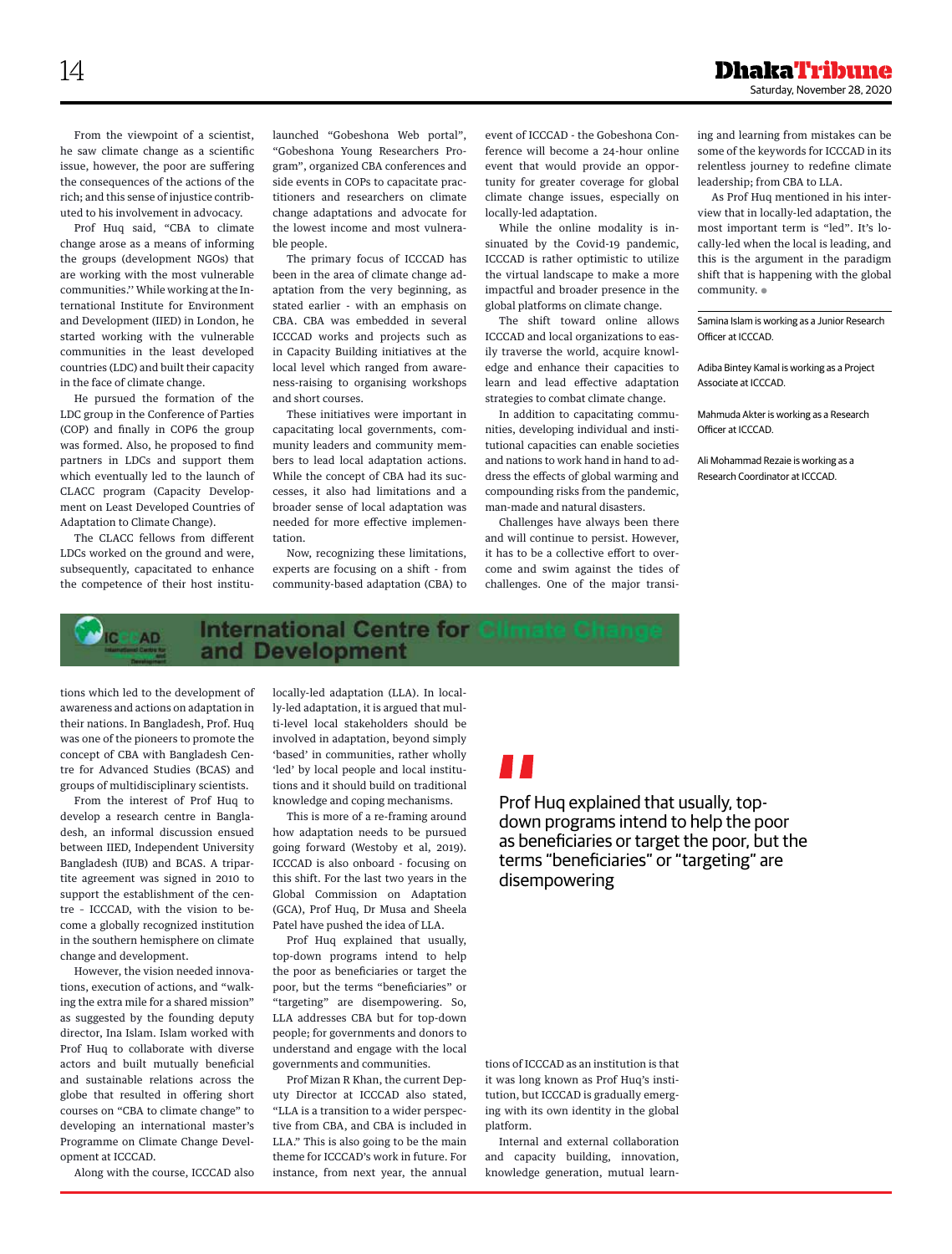

## **Images from a climate dystopia**

Exploring the interplay of climate change and intra-community conflict

### Riadadh Hossain, Shababa Haque, Sumaiya Binte Anwar

The effects of climate change have a substantial impact on a country's social, political, and environmental conditions. The bearing of climate-induced changes on issues such as water availability, food security, and migration is undeniably significant.

As tension and insecurity regarding life and livelihood opportunities in climate-vulnerable regions continue to increase, there is a growing possibility for both inter and intra-community-level violence and conflict to occur.

While there is no direct relationship between climate change and security, it is important to note that the chain of consequences instigated by climate-related changes eventually affects the parameters that are sometimes important in generating or exacerbating conflict, thereby creating multiple routes for indirect connections.

To support this assumption, various research studies on the topic have successfully linked at least one climate-related variable, such as increased temperatures or changes in rainfall patterns, etc with different streams of conflict, including interpersonal, intergroup, or societal collapse.

While it is accepted that climate change has complex interactions with the political, social, economic, and environmental drivers of conflict, the context, and mechanism that can potentially drive outbreaks of violence is yet to be fully understood.

Tension over shared resources

As researchers are continually working to make links between climate change, security, and conflict, concerns have been raised that Bangladesh's extreme vulnerability to the environmental effects of climate change may create conditions that put it at risk of greater

insecurity and possible conflict.

Bangladesh is one of the most densely populated regions of the world. This already induces significant pressure on food, land, and one of the most contested resources at the national and regional level: water.

According to recent projections, climate change will dramatically increase river and groundwater salinity by 2050 and create a shortage of water, both for drinking and irrigation, especially in the country's southwest coastal areas.

This will affect the livelihoods of at least 2.9 million of the poorest groups in the region, where 1.5 million are al-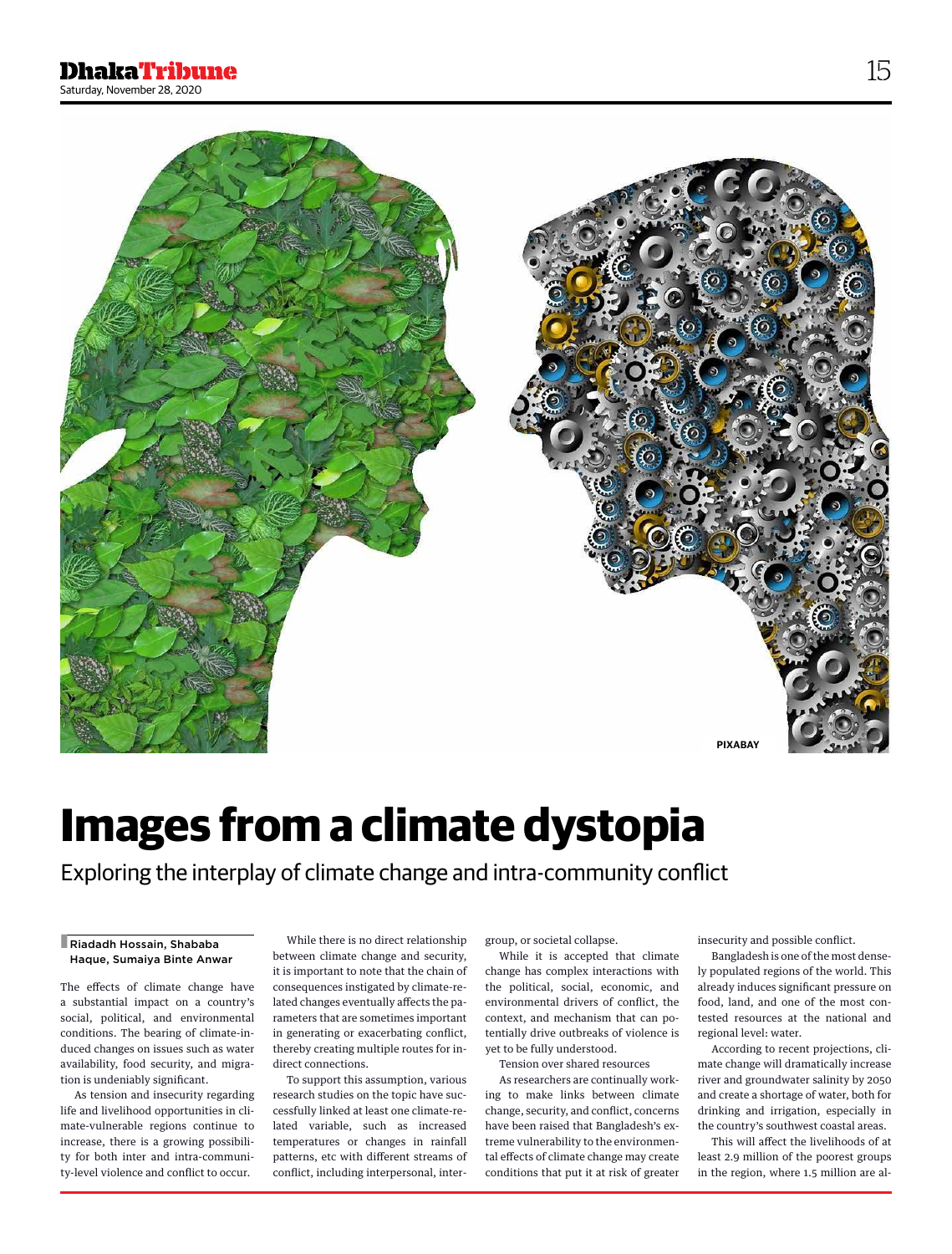ready struggling for access to potable water. Therefore, the impacts of climate change will inevitably escalate regional tensions due to competition over fundamental needs, such as water resources.

The southwestern coasts of Bangladesh are frequently faced with a variety of natural disasters such as floods, cyclones, and river erosion. The vulnerability of the region has been further enhanced by the additional impacts of climate change, leaving the population poorer and more marginalized.

To cope with rising salinity issues, the region has seen a massive shift from agriculture to shrimp aquaculture. The expansion of large scale shrimp farming, due to its investment and maintenance costs, benefitted businessmen and large scale farmers far more.

Under these renewed circumstances a certain segment of the middle and low-income population, who were no longer able to earn from their smallscale agrarian practices, had to either migrate or be transformed into lowwage workers in these industrial-scale shrimp farms.

The change in the region's environment stirred remarkable changes in people's livelihood circumstances; expanding the existing inequality in the region and propagating tension within community members.

In addition, shifting to shrimp aquaculture also left detrimental impacts on the region's ecology. By making the soil more saline and infertile, vast stretches of land have been rendered unsuitable for agricultural activities.

Considering that laws of land zoning are barely practised in these areas, this shift also affected the land productivity of neighbouring small scale farmers who continued their agrarian practices.

As insecurity due to land access and natural resource management continued to grow in the area, there have been incidental reports of violence within the community in the form of clashes between groups of agricultural farmers and shrimp farmers.

The above-mentioned example paints a vivid image of how climate change can worsen existing vulnerabilities and challenge traditional practices within a region, provoking further tension over food and water security. This in turn can create openings for greater insecurity and conflict within a community.

Settling conflict to create resilience As such to build long-term climate resilience, it is highly important to integrate security dimensions within climate action and its associated policy discourses, strategies, and initiatives.

The knowledge that is available in this regard is still inadequate to set a baseline scenario and understand the full context. At present, existing policies relevant to the climate-security nexus mostly focus on adaptation and socio-economic resilience because climate change is primarily seen as a challenge for livelihoods and economic growth.

However, vulnerable countries are yet to consider all aspects of climate fragility risks, including those related to the sharing of resources within climate-vulnerable communities.

The relationship between climate change and security leads to a dual plight for climate-vulnerable groups.

On one hand, the potential for increased conflict in climate-sensitive regions will deter adaptation progress

action as a whole, is more conflict-sensitive.

This would entail taking into consideration the local conflict dynamics, and the impacts of different development and adaptation activities undertaken by donors, government, and other organizations on these dynamics.

In addition, it is also important to ensure that adaptation actions undertaken address root causes and do not further aggravate drivers of conflict.

In this regard, there is now a great need for strengthening the understanding of different social, economic, political, as well as environmental factors that can lead to climate change-induced social instability, and accordingly, design better-informed policy and practices for climate action.

## W

As insecurity due to land access and natural resource management continued to grow in the area, there have been incidental reports of violence within the community in the form of clashes between groups of agricultural farmers and shrimp farmers

and can render people poorer and less resilient. Conversely, the impacts of climate change on society and the environment will also continue to provoke conflict within communities and the region.

It is therefore essential to address the two issues cohesively and further understand the architecture of the relationship.

In order to devise better strategies for conflict management in climate-sensitive regions, it is important to ensure that governance mechanisms, infrastructure development, community responses, and climate

Riadadh Hossain is a Programme Coordinator at ICCCAD, working on climate finance and impact evaluation of adaptation actions.

Shababa Haque is an environmental researcher and a PhD candidate working on sustainable social entrepreneurship at Durham University, UK.

Sumaiya Binte Anwar is a Research Officer at ICCCAD working in the Urban Resilience Program. She is a Civil Engineer and a climate enthusiast.